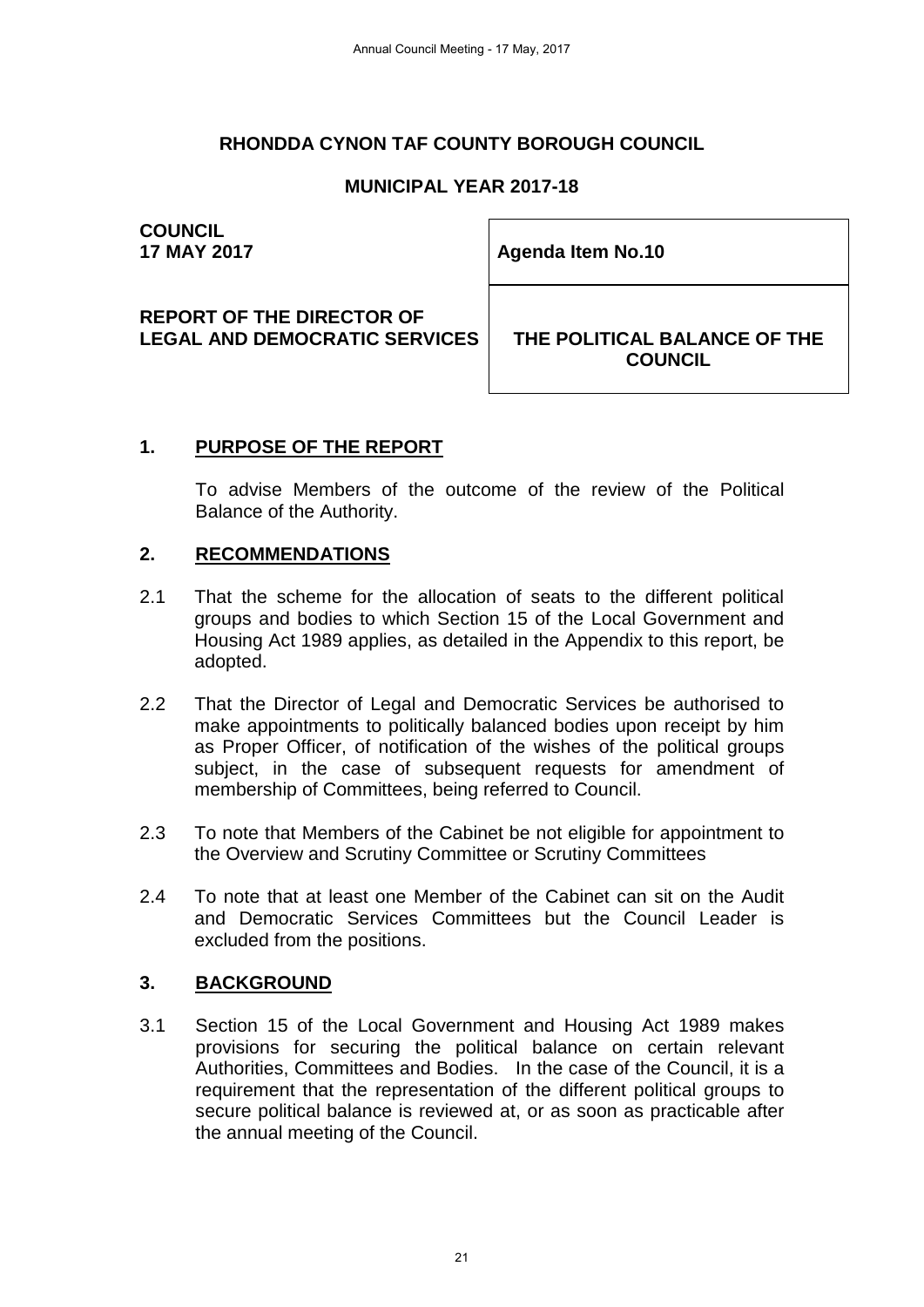- 3.2 Subject to the adoption of the scheme, it will be the duty of the Council to make appointments to those seats in accordance with the wishes of the political groups and to facilitate this process, it has been previous practice for power to be delegated to myself to accept and make the appointments notified to me by the political groups. However, in the case of subsequent requests for amendments to the membership of Committees, they should be the subject of a report to the Council.
- 3.3 Members are requested to note that:
	- A Member of the Cabinet may not be a member of the Overview and Scrutiny Committee or any of the Scrutiny Committees
	- At least one Member of the Cabinet can sit on the Audit and Democratic Services Committees but the Council Leader is excluded from the positions.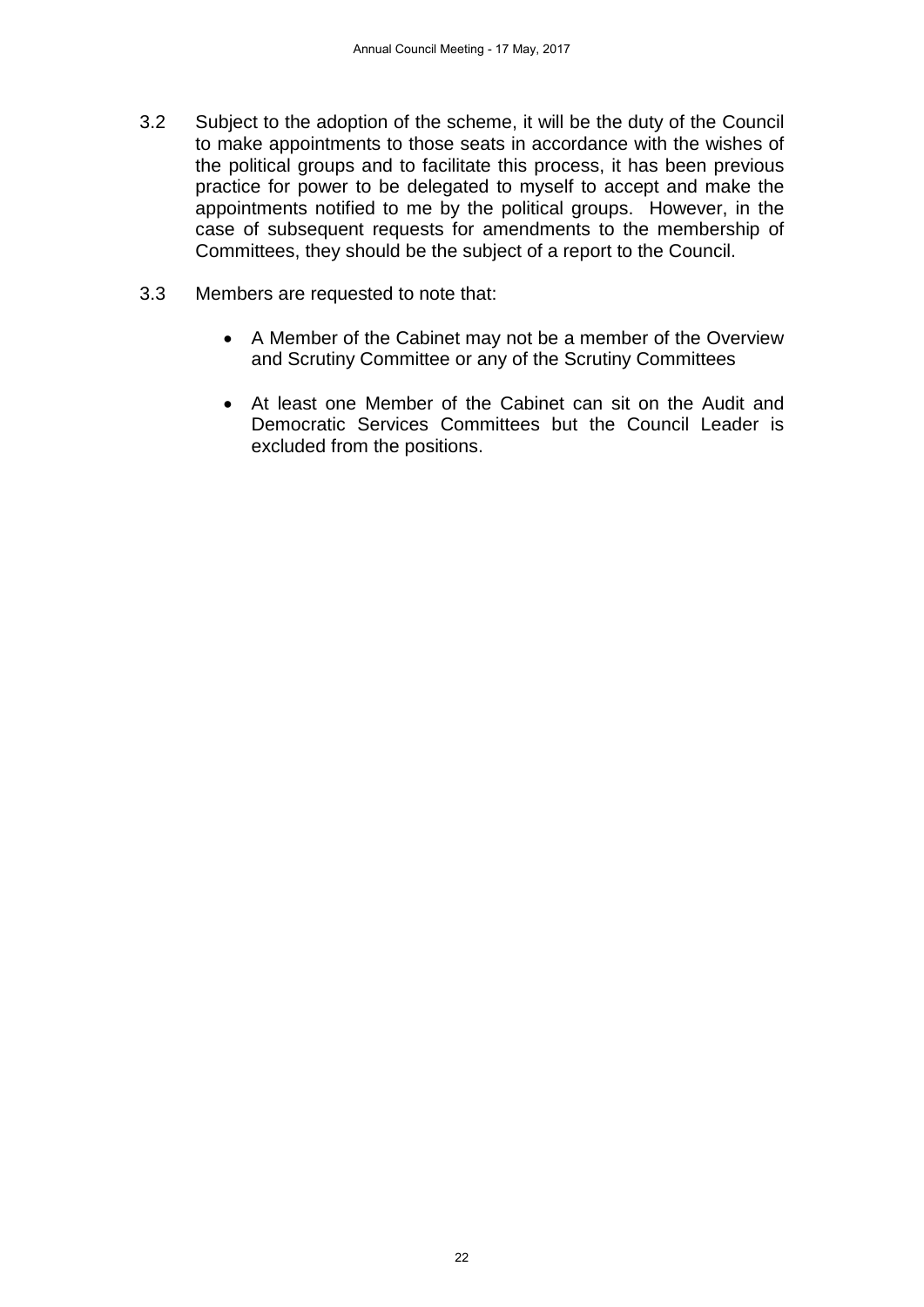# **LOCAL GOVERNMENT ACT 1972**

### **as amended by**

# **LOCAL GOVERNMENT (ACCESS TO INFORMATION) ACT 1985**

# **RHONDDA CYNON TAF COUNTY BOROUGH COUNCIL**

# **LIST OF BACKGROUND PAPERS**

# **COUNCIL**

# **17 MAY 2017**

### **REPORT OF THE DIRECTOR OF LEGAL & DEMOCRATIC SERVICES**

# **REPORT OFFICER TO CONTACT**

**The Political Balance of the Council**

Mr. C.B.Jones (01443) 424105

Local Government & Housing Act 1989 Local Government (Committees and Political Groups) Regulations 1990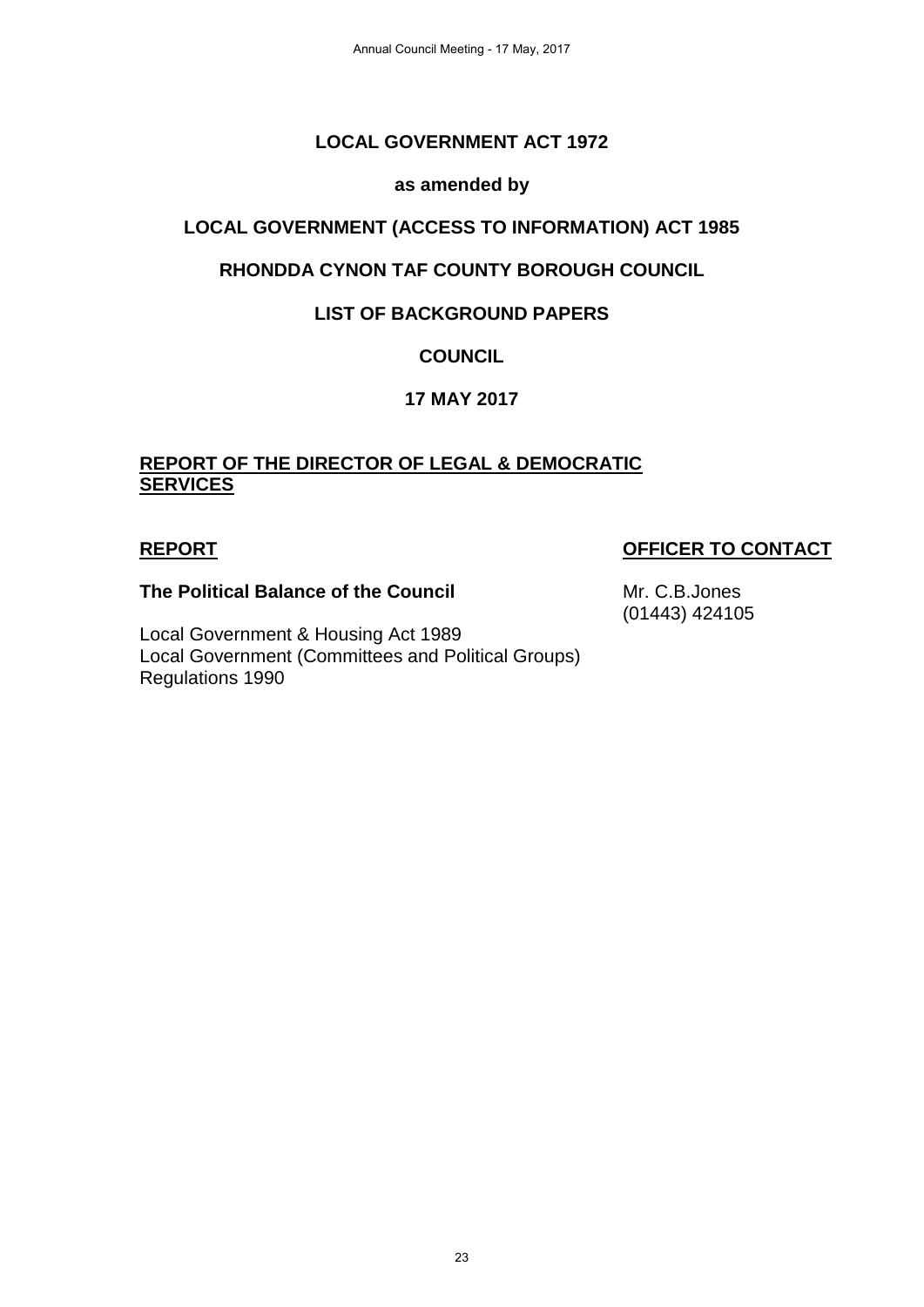Annual Council Meeting - 17 May, 2017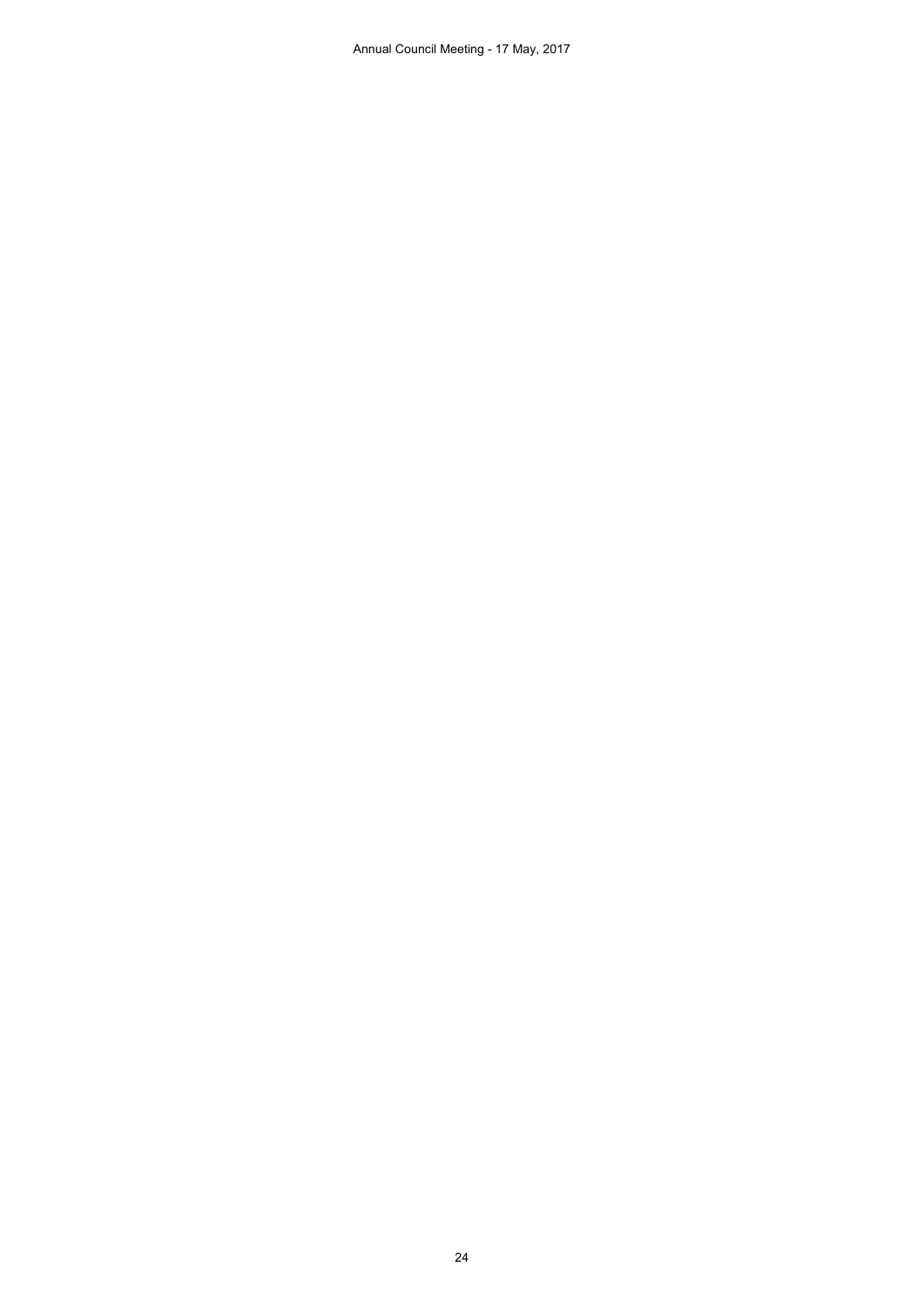#### **APPENDIX**

#### **POLITICAL BALANCE 2017/18**

|                          |              | Labour | <b>Plaid</b>   | <b>Unallocated</b> |
|--------------------------|--------------|--------|----------------|--------------------|
| <b>Members</b>           | 75           | 47     | 18             | 10                 |
|                          |              |        |                |                    |
|                          | <b>Total</b> |        |                |                    |
| <b>Political Balance</b> | <b>Seats</b> |        |                |                    |
| Planning &               | 11           | 8      | 3              |                    |
| Development              |              |        |                |                    |
| Licensing                | 11           | 8      | 3              |                    |
| Constitution             | 8            | 6      | $\overline{2}$ |                    |
| Appointments             | 5            | 4      | 1              |                    |
| Pensions                 | 5            | 4      | 1              |                    |
|                          |              |        |                |                    |
| Appeals                  | 5            | 3      | $\overline{2}$ |                    |
|                          |              |        |                |                    |
| <b>Total</b>             | 45           | 33     | 12             |                    |

#### **TABLE A**

#### **TABLE B**

# **TABLE TO CALCULATE POLITICAL BALANCE FOR INDIVIDUAL COMMITTEES**

| <b>Total Seats</b> | Labour         | <b>Plaid</b>   | <b>Unallocated</b> |
|--------------------|----------------|----------------|--------------------|
| 3                  | $\overline{c}$ | 1              |                    |
| 4                  | 3              | 1              |                    |
| 5                  | 4              | 1              |                    |
| 6                  | 4              | $\overline{2}$ |                    |
| 7                  | 5              | $\overline{2}$ |                    |
| 8                  | 6              | $\overline{2}$ |                    |
| 9                  | 7              | $\overline{2}$ |                    |
| 10                 | 7              | 3              |                    |
| 11                 | 8              | 3              |                    |
| 12                 | 9              | 3              |                    |
| 13                 | 9              | 4              |                    |
| 14                 | 10             | 4              |                    |
| 15                 | 11             | 4              |                    |
| 16                 | 12             | 4              |                    |
| 17                 | 12             | 5              |                    |
| 18                 | 13             | 5              |                    |
| 19                 | 14             | 5              |                    |
| 20                 | 14             | 6              |                    |
| 21                 | 15             | 6              |                    |
| 22                 | 16             | 6              |                    |